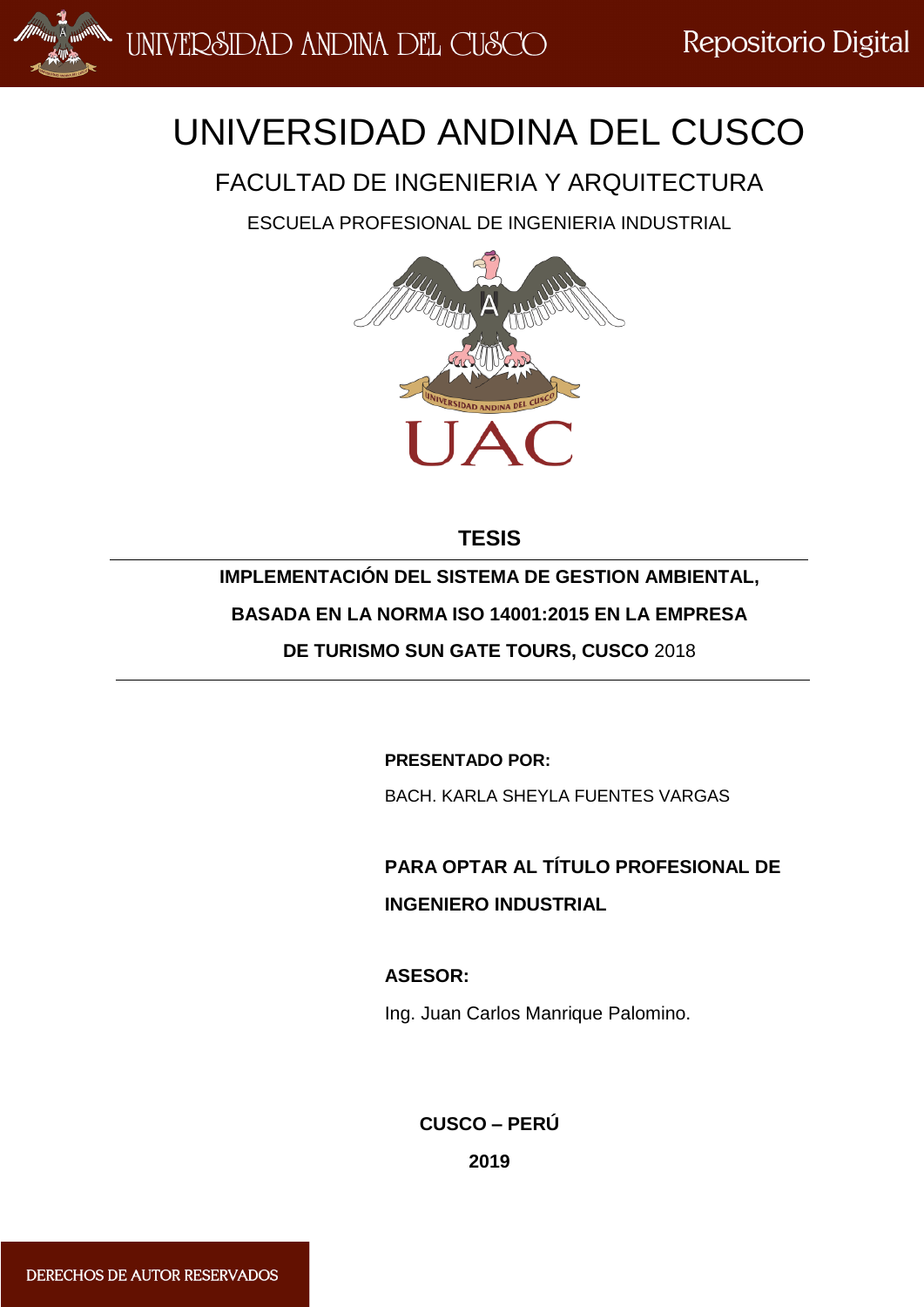

#### **RESUMEN**

En la presente tesis de investigación se desarrolló el proceso a seguir para la implementación de un Sistema de Gestión Ambiental según la norma ISO 14001:2015 en la empresa de turismo Sun Gate Tours. Esta investigación le puede permitir a la empresa a controlar sus aspectos ambientales significativos y a mejorar continuamente su desempeño ambiental.

Referido al marco teórico se tomaron como soportes teóricos contenidos referente a la gestión ambiental, sistema de gestión ambiental y la Norma ISO 14001. También se tomaron en cuenta dentro del marco legal aquellas leyes que le son aplicables a los aspectos ambientales que generan las actividades de la empresa.

Para la presente tesis de investigación se utilizó el tipo de investigación aplicada, de nivel descriptivo y con diseño experimental porque la variable en estudio fue manipulada por el investigador. La población estuvo conformada por el total de trabajadores de la empresa (06 trabajadores).

Para la recolección de datos se utilizó una lista de verificación para saber el grado de cumplimiento de los requisitos de la norma ISO 14001:2015 por parte de la empresa y también se realizó un análisis documental para conocer información de la empresa en materia ambiental.

Para la etapa de la implementación se trabajó en la elaboración del manual del sistema de gestión ambiental, identificación y evaluación de los aspectos ambientales, procedimientos del SGA, programas, planes, instructivos, formatos para cada proceso requerido por la norma ISO 14001:2015.

#### **PALABRAS CLAVE:**

- Sistema de Gestión Ambiental
- **·** Implementación
- Norma Internacional ISO 14001:2015
- Operador turístico